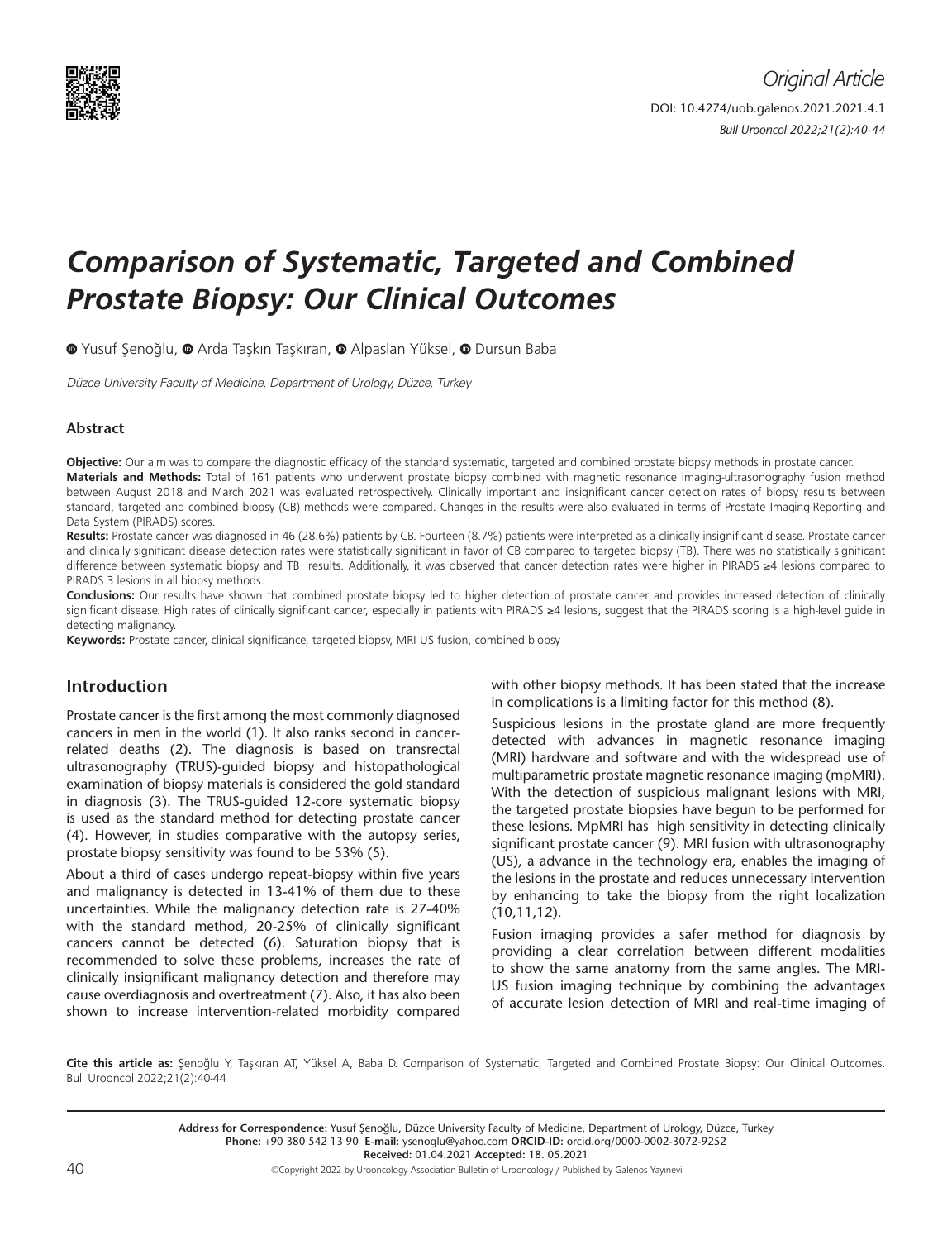the US, has been developed rapidly recently and has been frequently used as an important guiding method in prostate biopsies. The detection of cancer and clinically significant cancer are higher in patients by the use of mpMRI and MRI-US targeted biopsies (13).

Current guidelines recommend a combined biopsy (CB) technique based on the addition of targeted biopsy (TB) to systematic biopsy (SB) (14).

In this retrospective study, patients who underwent MRI-US fusion combined prostate biopsy because of high PSA or abnormal rectal examination findings were evaluated. Standard systematic and targeted prostate biopsies were performed on the patients in the same session. We studied the diagnostic efficacy of the SB, TB, and CB methods.

# **Materials and Methods**

Ethical approval was granted by the local ethics committee of clinical research of Duzce University Ethics Committee (2021/50) on 1 March 2021. Patients who underwent prostate biopsy combined with MRI-US Fusion prostate biopsy were accepted for a retrospective study at the Urology Department of Düzce University Faculty of Medicine Hospital in August 2018 and March 2021. MpMRI was performed in all patients and all lesions were evaluated by radiology Prostate Imaging-Reporting and Data System (PIRADS) version 2 before the biopsy. Suspicious lesions with a PIRADS score of 3 or above were marked and targeted with MRI-US fusion prostate biopsy transrectally.

Siemens AG MagnetomR Skyra (Munich, Germany) 3 Tesla magnet MRI device was used for mpMRI. Based on the mpMRI protocol, T2-weighted imaging was performed in the axial, coronal and sagittal planes with a slice thickness of 3.5 mm. In addition to T1-weighted axial images, diffusion-weighted imaging and dynamic contrast-MRI sequences were used for functional examination. The suspicious lesions were evaluated according to the recommendations in PIRADS version 2.

All biopsies were performed under local anesthesia with appropriate antibiotic prophylaxis by three clinicians in the urology department. All imaging-guided biopsy procedures were performed using an US device (Logiq S8; GE Healthcare, USA) and an 8-10 Mhz endorectal convex probe. Simultaneously, fusion imaging procedures were performed using an US device and an integrated volume navigation system (V Nav; GE Healthcare). The fixed (rigid) method was used as the correlation algorithm of the images.

For volume navigation, an electromagnetic transmitter was placed next to the patient table and electromagnetic sensors were attached to the probe. The transmitter system and sensors were connected to the position sensing unit of the US device (Ascension Technology Corporation, Burlington, USA). The previously obtained MRI images were uploaded to the device. The screen was frozen by selecting one of the transverse MRI images on the right side of the monitor, and the real-time US section passing through this section was determined on the other side of the screen. Plan matching was made to these sections as the first step of matching. As the second step, the patient-specific cyst, calcification, nodule, or other distinctive anatomical points were determined as the reference point. These reference points determined on the real-time US image were matched with the MRI sections on the screen.

After positional matching, MRI images with multiplanar reconstruction, were viewed side-by-side on the screen in synchronization with real-time US images. At least 2 TB cores were obtained from each lesion detected on MRI. After the TB procedure was completed, standard SB of 12 cores of the prostate was performed under the guidance of US only, regardless of the MRI images. The patients whose CB was completed were kept under observation in the daily room for an average of 2 h in terms of pain and spontaneous micturition.

## **Statistical Analysis**

Statistical analysis was performed using SPSS v.21 (IBM Analytics) program. Descriptive statistics were performed to summarize the demographics of the patients. The comparison of qualitative data between dependent groups was performed using the Mc Nemar test, and that of dependent groups was made using Fischer's Exact tests. The odds ratio was calculated for relative risk ratios. Differences were considered statistically significant at p≤0.05.

## **Results**

In the study, 80 of 161 patients underwent a first biopsy and 81 patients had previous negative biopsy. Because of mpMRI and radiological evaluation of patients, one lesion was detected in 129 (80.1%) of 161 patients and two lesions in 32 (19.8%). Total of 193 lesions, 138 (71.5%) were reported as PIRADS 3 score, 47 (24.3%) as PIRADS 4 and 8 (4.1%) lesions were reported as PIRADS 5 score. The demographic characteristics of the patients are shown in Table 1.

Prostate adenocarcinoma was found in 46 (28.6%) of the patients who underwent prostate biopsy. The histopathological and clinical characteristics of 14 (8.7%) patients were interpreted as clinically insignificant disease according to Epstein's criteria (clinical stage T1c, PSA density <0.15 ng/mL/cc, lack of Gleason 4 or 5, <50% cancer per Cor) (15).

Clinically significant cancer was detected in 26 (16.1%) of 34 (21.1%) patients diagnosed with prostate cancer when using the TB method only, whereas a clinically significant cancer was detected in 28 (17.4%) of 41 (25.5%) patients diagnosed with prostate cancer with SB alone. There was no statistically

| Table 1. Demographic characteristics of the patients included in<br>the study                                                      |                   |  |  |  |
|------------------------------------------------------------------------------------------------------------------------------------|-------------------|--|--|--|
| Age                                                                                                                                | $64.19+6.43$      |  |  |  |
| $PSA$ (ng/mL)                                                                                                                      | $7.38 + 5.11$     |  |  |  |
| $fPSA$ (ng/mL)                                                                                                                     | $1.47 \pm 1.11$   |  |  |  |
| Prostate volume (cc)                                                                                                               | $66.73 \pm 39.13$ |  |  |  |
| PSA density $(nq/mL/cc)$                                                                                                           | $0.13 \pm 0.11$   |  |  |  |
| Number of biopsy cores                                                                                                             | 15 (14-20)        |  |  |  |
| Number of cores taken from target lesions<br>per patient                                                                           | $3(2-8)$          |  |  |  |
| PSA: Prostate spesific antigene, fPSA: Free prostate spesific antigene, Data are<br>presented as mean $\pm$ SD or mean $\pm$ range |                   |  |  |  |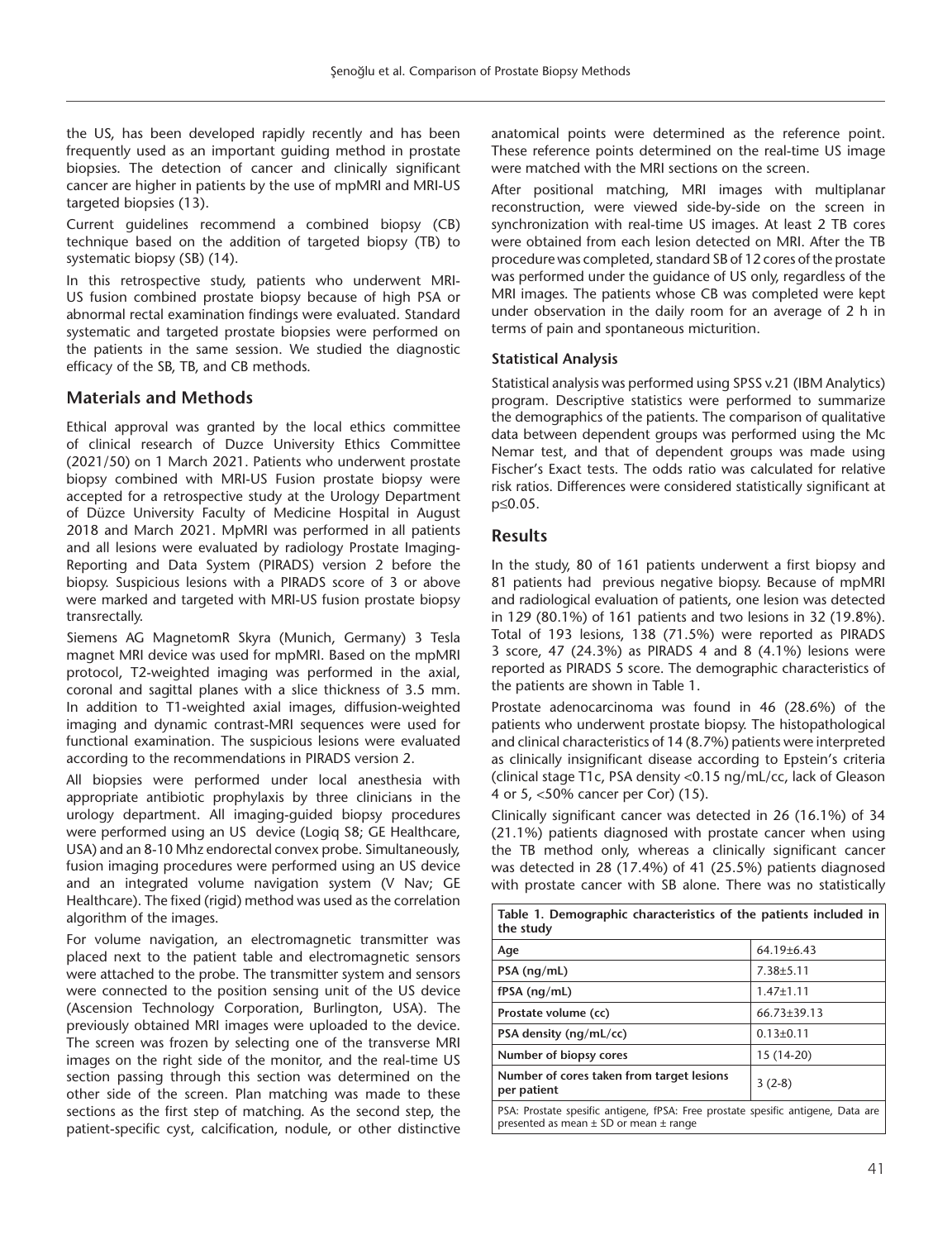significant difference in cancer detection rates between the two methods. (p=0.143, p=0.754)

When the CB results were examined, 32 (19.9%) of 46 (28.6%) patients diagnosed with prostate cancer were found to have clinically significant cancer. Although the rates of diagnosing cancer and clinically-significant cancer in CB method are higher, compared with SB; this difference was not statistically significant (p=0.063, p=0.125). However, prostate cancer and clinically significant cancer detection rates were statistically significant in favor of CB compared with TB  $(p=0.0001, p=0.031)$  (Table 2).

There is no significant difference between SB and CB methods applied to patients with only PIRADS 3 lesions in terms of detection of prostate cancer. Both methods were found to be statistically superior to TB in terms of diagnosis of prostate cancer (p<0.05). However, no significant difference was found in terms of clinically significant cancer between the 3 groups in patients with PIRADS 3 lesions (p>0.05).

There is no significant difference between biopsy methods performed on patients with PIRADS score of ≥4 reported in mpMRI in terms of cancer detection and clinically-important cancer diagnosis (p>0.05).

Of the patients with PIRADS  $\geq 4$  scored lesions, 55.6% were diagnosed with prostate cancer, and the rate of clinically significant cancer detection in these patients was 48.1%. We observed that the rates of cancer and clinically significant cancer were significantly higher in the PIRADS ≥4 group compared to patients with only PIRADS 3 lesions (p=0.0001) (Table 3).

The odds of diagnosis of prostate cancer [odds ratio (OR): 7.1 95% confidence interval (CI): 3.341-15.130] and clinically significant prostate cancer (OR: 15.6 95% CI: 5.858-41.708) were increased with PIRADS ≥4 lesions compared to PIRADS 3 lesions.

| Table 2. Pathology results of SB, TB, CB                                                                                                                                                                                      |             |                       |                |  |  |  |
|-------------------------------------------------------------------------------------------------------------------------------------------------------------------------------------------------------------------------------|-------------|-----------------------|----------------|--|--|--|
|                                                                                                                                                                                                                               | $SB1$ n (%) | TB <sup>2</sup> n (%) | $CB^3$ n $(%)$ |  |  |  |
| PCa $(-)$ <sup>a</sup>                                                                                                                                                                                                        | 120 (74.5%) | 127 (78.9%)           | 115 (71.4%)    |  |  |  |
| PCa $(+)^a$                                                                                                                                                                                                                   | 41 (25.5%)  | 34 (21.1%)            | 46 (28.6%)     |  |  |  |
| Clinically-insignificant PCa <sup>b</sup>                                                                                                                                                                                     | 13 (8.1%)   | $8(4.9\%)$            | 14 (8.7%)      |  |  |  |
| Clinically-significant PCab                                                                                                                                                                                                   | 28 (17.4%)  | 26 (16.2%)            | 32 (19.9%)     |  |  |  |
| Total                                                                                                                                                                                                                         | 161 (100%)  | 161 (100%)            | 161 (100%)     |  |  |  |
| SB: Standart biopsy, TB: Targeted biopsy, CB: Combined biopsy, PCa: Prostate<br>cancer, $p_{1a-2a} = 0.143$ , $p_{1b-2b} = 0.754$ , $p_{2a-3a} = 0.0001$ , $p_{2b-3b} = 0.031$ , $p_{1a-3a} = 0.063$ ,<br>$p_{1b-3b} = 0.125$ |             |                       |                |  |  |  |

| Table 3. Combined biopsy; pathology results of patients with only<br><b>PIRADS 3 and PIRADS <math>\geq 4</math> scored lesions</b> |                     |                  |  |  |  |
|------------------------------------------------------------------------------------------------------------------------------------|---------------------|------------------|--|--|--|
|                                                                                                                                    | <b>PIRADS</b> score |                  |  |  |  |
|                                                                                                                                    | 3 n $(\%)^a$        | 4 or 5 n $(%)^b$ |  |  |  |
| $PCa (-)^1$                                                                                                                        | 91 (85%)            | 24 (44.4%)       |  |  |  |
| $PCa (+)^1$                                                                                                                        | 16 (15%)            | 30 (55.6%)       |  |  |  |
| Clinically-insignificant PCa <sup>2</sup>                                                                                          | 10 (9.3%)           | $4(7.4\%)$       |  |  |  |
| Clinically-significant PCa <sup>2</sup>                                                                                            | $6(5.6\%)$          | 26 (48.1%)       |  |  |  |
| <b>Total</b>                                                                                                                       | 107 (100%)          | 54 (100%)        |  |  |  |
| PIRADS: Prostate imaging-reporting and data system, PCa: Prostate cancer,<br>$p_{a1-b1} = 0.0001$ , $p_{a2-b2} = 0.0001$           |                     |                  |  |  |  |

The TB is examined based on cores, average number of TB cores taken from lesions per patient was 3 (2,3,4,5,6,7,8). When the pathology results of 138 lesions scored as PIRADS 3 in mpMRI were examined, 8 (5.7%) had cancer and only 2 (1.4%) were compatible with clinically significant prostate cancer. Cancer was detected in 22 (46.8%) of 47 lesions evaluated as PIRADS 4. Eleven (23.4%) of these lesions were clinically-significant. Clinically-significant cancer was detected in all 8 (100%) patients with PIRADS 5. A statistically significant difference was found in cancer detection rates between lesion groups (p=0.0001). It was observed that as the PIRADS score of the lesion increased, the rates of cancer and clinically significant cancer detection increased (Table 4).

# **Discussion**

At present, overdiagnosis and overtreatment of prostate cancer is still discussed and the most effective method for prostate cancer diagnosis remains unclear. It is thought that these uncertainties can be elucidated by the success of MRI in imaging of suspicious lesions, suggesting a clinically significant prostate cancer and the effectiveness of MRI-US fusion-guided biopsy for these lesions (16,17).

In this study, although there was no statistically significant difference in cancer and clinically-significant cancer diagnosis rates of CB and SB, CB had the highest cancer detection rate. We have seen that this success of CB is compatible with the literature (18,19).

Fourcade et al. (20) reported that the prostate cancer detection rate was 55.5% and the clinically significant cancer detection rate was 45%. CB was reported to have the highest rates and no statistically significant difference was found between the results of the TB and SB methods and as in our study. In the same research, patients with a serum PSA value > 4 ng/mL were included and the mean serum PSA value was 9 ng/mL. More than half of the patients had PIRADS 5 lesions on the mpMRI. These may have caused the cancer and clinically significant cancer rates to be higher compared to our study. Additionally, unlike the rigid MRI-US fusion biopsy method in our study, performing biopsy with the elastic mpMRI/3D TRUS image fusion method, which was reported by a single experienced radiologist, may have provided more accurate targeting to the lesions (20).

In the literature, studies have reported that the CB and SB methods have statistically similar results as in our study (21). The lack of statistical difference in the results of these two methods can be attributed to the fact that statistical methods are very sensitive to the sample size. Results can be expected to be more meaningful in studies with more patients. Additionally, depending on the fact that biopsy methods are performed by the same physician consecutively, knowing which area is suspicious during standard biopsy may have caused it to be taken like a kind of cognitive biopsy. This may cause the BP and SB results to be similar.

Alternatively, it was observed that there was no statistically significant difference in both cancer detection and clinicallysignificant cancer diagnosis between TB for which less than 12 cores were taken and the SB methods. This leads to the idea of fewer complications with fewer cores and the same results.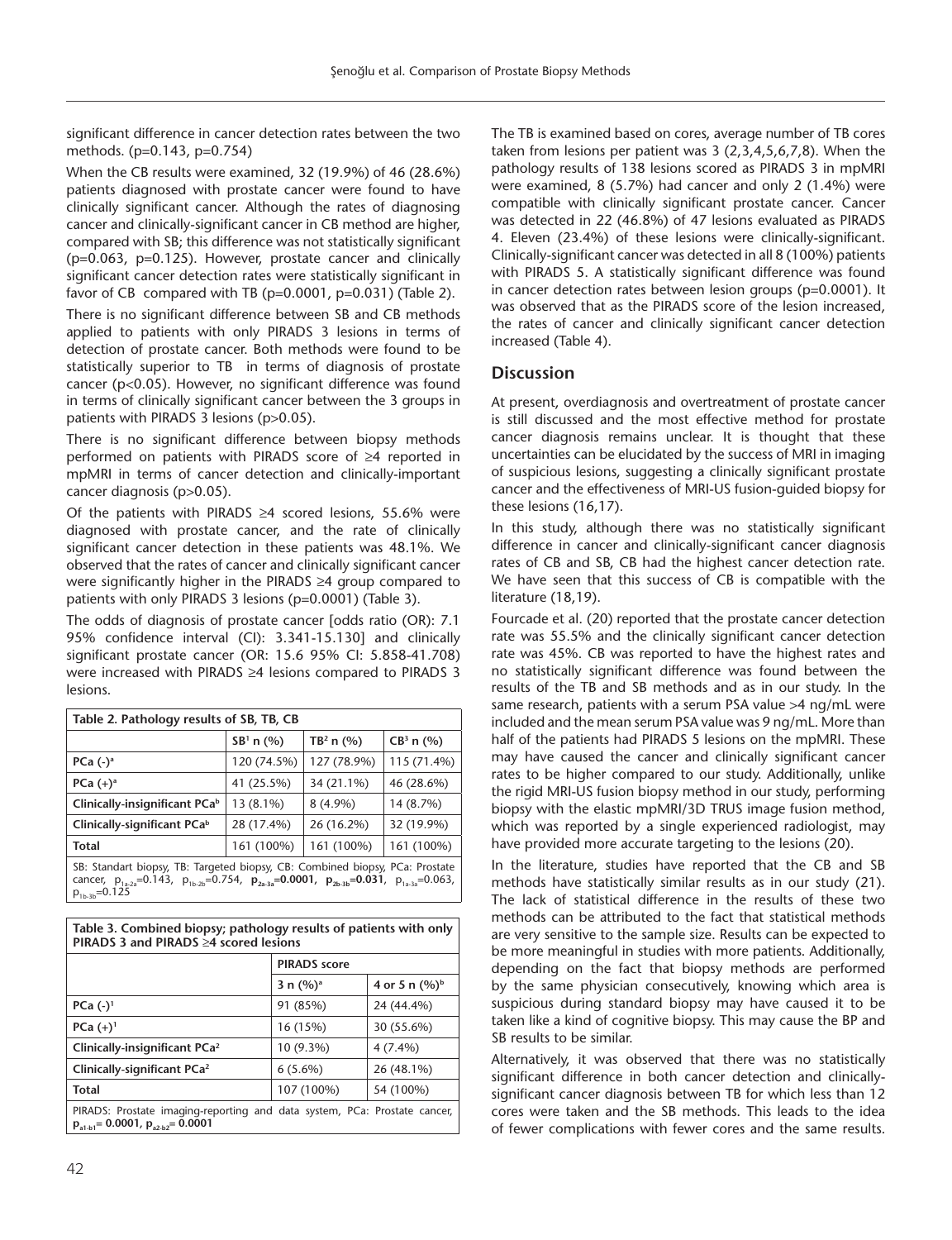| Table 4. Pathology results of cores taken by targeted biopsy from PIRADS 3, 4 and 5 lesions |             |              |             |                  |  |  |
|---------------------------------------------------------------------------------------------|-------------|--------------|-------------|------------------|--|--|
| <b>PIRADS</b> score                                                                         | 3 n $(%)$   | 4 n $(%)$    | 5 n $(\% )$ | Total $n$ $(\%)$ |  |  |
| Number of cores                                                                             | 138 (100%)  | 47 (100%)    | 8 (100%)    | 193 (100%)       |  |  |
| $PCa (-)$                                                                                   | 130 (94.3%) | 25 (53.2%)   | 0(0)        | 155 (80.3%)      |  |  |
| $PCa (+)$                                                                                   | $8(5.7\%)$  | 22 (46.8%)   | 8 (100%)    | 38 (19.7)        |  |  |
| <b>Clinically-significant PCa</b>                                                           | $2(1.4\%)$  | $11(23.4\%)$ | 8 (100%)    | 21 (10.8%)       |  |  |
| <b>Clinically-insignificant PCa</b>                                                         | $6(4.3\%)$  | $11(23.4\%)$ | 0(0)        | $17(8.8\%)$      |  |  |
| PIRADS: Prostate imaging-reporting and data system, PCa: Prostate cancer, p=0.0001          |             |              |             |                  |  |  |

It is thought that the use of MRI-US fusion- TB alone can be discussed.

In a study involving 382 patients, a 15% increase was observed in the diagnosis of clinically-important cancer with the addition of TB, while 62% of tumors missed using this method were found to have clinical-insignificant cancer criteria (22). In our study, TB contributed to a standard method at similar rates in detecting clinically-important cancer. In patients in whom TB could not detect cancer, clinically-insignificant cancer was detected with SB at a similar rate. Additionally, in our study, it was observed that not performing SB would cause cancer to not be detected in 12 (7.4%) patients and clinically significant cancer to be missed in 6 (14.8%) patients.

There are studies reported that TB is superior to SB in the diagnosis of clinically important cancer (23,24,25). Rouvière et al. (26) evaluated CB as a potential improvement in diagnostic methods. Future studies with large numbers of subjects may suggest that only MRI-targeted biopsies may be performed in selected patients.

To determine the treatment options by the actual diagnosis, the true Gleason score, and therefore the actual risk classes; it may be possible by performing a biopsy from the correct lesion. In prostate cancer imaging and the biopsy, the main purpose is to detect clinically-important diseases (27,28).

In the meta-analysis conducted by Gayet et al. (29), considering the studies in which sub-analyzes were performed on the basis of lesions, lesions were grouped as low risk and medium-high risk; PIRADS 3 lesions were considered low risk, and PIRADS 4-5 lesions were considered medium-high risk. Because of this grouping, it was seen that the highest clinically-significant cancer rates were in the medium-high risk group.

Similar to the literature, when we retrospectively examined our biopsy results, cancer and clinically significant cancer levels were significantly increased in patients with a PIRADS ≥4 scored lesion; however, in our study, no difference was found between the biopsy methods applied to patients in this group (20).

However, statistical differences between the methods were found only in patients with PIRADS 3 lesions. In 10 (9.3%) patients, it was observed that CB provided additional benefit in diagnosis compared with the use of SB or TB alone. This statistical superiority makes us think of the CB method as the preferred method, especially for PIRADS 3 lesions.

High rates of cancer and clinically-significant cancer, especially in patients with PIRADS ≥4 lesions, suggest that the PIRADS scoring is a high-level guide in detecting malignancy. In the PROMIS study, it was shown that prostate biopsies can be safely avoided in a quarter of men when mpMRI is used as a triage test. It has also been reported that it gives confidence in the unnecessary diagnosis of clinically-insignificant cancers and the diagnosis rates of clinically-important cancers (23). MpMRI can assist in pre-biopsy risk classification and provide guidance in the decision of biopsy and method selection for detecting highrisk disease considering these findings.

#### **Study Limitation**

MRI-US fusion biopsy method, which is a new technology still under development, requires a certain time of learning and experience for optimum results. The limited sample size of the patients in our study, including our first experiences, may have caused the results to be affected by the learning curve process. These two reasons were the limitations of our study.

## **Conclusions**

Among men undergoing biopsy for suspected prostate cancer, combined prostate biopsy, compared with other biopsy methods, was associated with a higher incidence detection of prostate cancer and increased detection of clinically significant disease. High rates of clinically significant cancer, especially in patients with PIRADS ≥4 lesions, suggest that the PIRADS scoring is a high level guide in detecting malignancy. Future studies will be needed to assess the ultimate clinical implications of TB.

## **Acknowledgements**

**Publication:** The results of the study were not published in full or in part in form of abstracts.

**Contribution:** There is not any contributors who may not be

listed as authors.

**Conflict of Interest:** No conflict of interest was declared by the authors.

**Financial Disclosure:** The authors declared that this study received no financial support.

#### **Ethics**

**Ethics Committee Approval:** Ethical approval was granted by the local ethics committee of clinical research of Duzce University Ethics Committee (2021/50) on 1 March 2021.

**Informed Consent:** Retrospective study.

**Peer-review:** Externally peer-reviewed.

#### **Authorship Contributions**

Critical Review: A.Y., D.B., Concept: Y.Ş., Design: Y.Ş., Supervision: Y.Ş., A.Y., D.B., Data Collection or Processing: A.T.T., Analysis-Interpretation: A.T.T., Writing: Y.Ş., A.T.T.